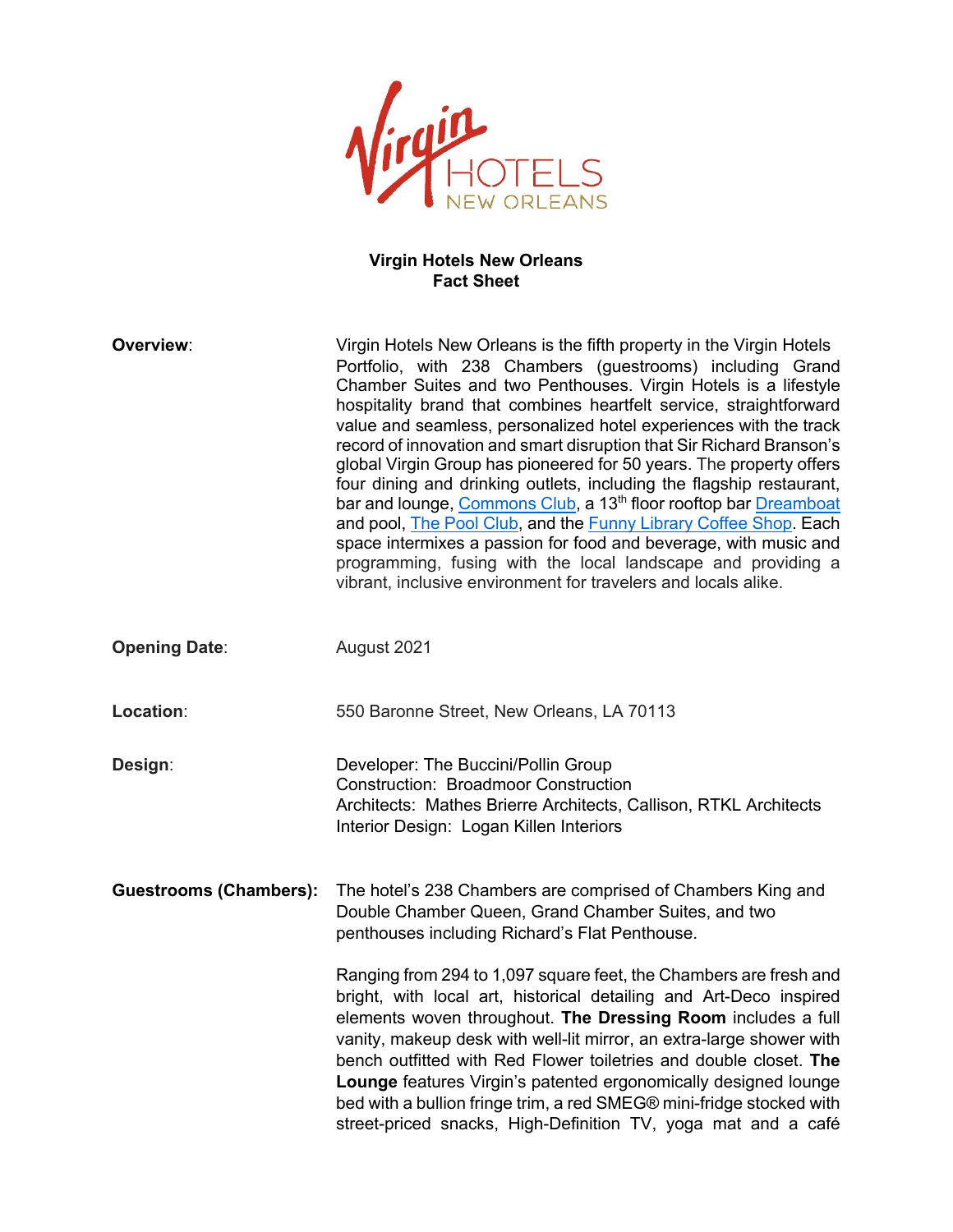worktable in front of cozy built-in window seating offering city views. Each chamber is separated by a pair of paneled doors, recalling the French doors that are a common New Orleans design feature. All Chambers feature custom lighting on sensors that automatically illuminate when guests move. Ample outlets for smartphones, laptops and other electronic devices are found throughout the Chambers which have integrated tech capabilities, including controlling lighting, thermostats, TVs, and the ability to order room services directly via the mobile app, Lucy.

# **Services/Amenities:** Guests are afforded access to amenities including, but not limited to:

- *The Know:* The brand's preferences and loyalty program is all about a 'membership without dues' experience. By simply signing up, guests are granted access to room upgrades, member rate discounts, special event and dining offers, and a complimentary daily cocktail hour aptly called the *Spirit Hour* in Commons Club all when booking directly with Virgin Hotels. The Know allows guests to personalize their stays with anything their heart's desire - from a perfectly stocked mini-fridge to just the right pillow.
- *Lucy*: The newest version of our mobile app, Lucy, allows guests to have a truly "touch-free" experience. Know members can check into their room and utilize mobile as their key, control lighting and temperature in the room, TVs, order room service, and check out all from their mobile device. Guests can also access their Apple Music playlists or enjoy a workout powered by Fitbod.
- *One-of-a-kind beds:* All chambers have the brand's customdesigned and patented bed that features an ergonomically designed headboard and footboard.
- *Minibars stocked at street prices:* Each hotel room has a fully stocked SMEG® retro mini fridge featuring drinks, healthy snacks and local noshes available for guests to enjoy.
- Pet friendly: Pets stay for free with no size or breed restrictions. Virgin Hotels offers "Pet-Menities" including dog beds, food and water dishes and a Virgin Hotels bandana.
- *Fitness Center*: A 24/7 gym and fitness center with internetequipped Technogym cardio machines located on the third floor.

**Dining:** The hotel offers guests three dining and drinking options including, the brand's flagship restaurant, bar, and lounge – Commons Club, Funny Library Coffee Shop and The Pool Club.

> Anchoring the hotel's main entrance**, Commons Club**, serves as the social epicenter of Virgin Hotels. One of New Orleans' most beloved chefs, Alex Harrell's modern, creative Southern cuisines is a perfect fit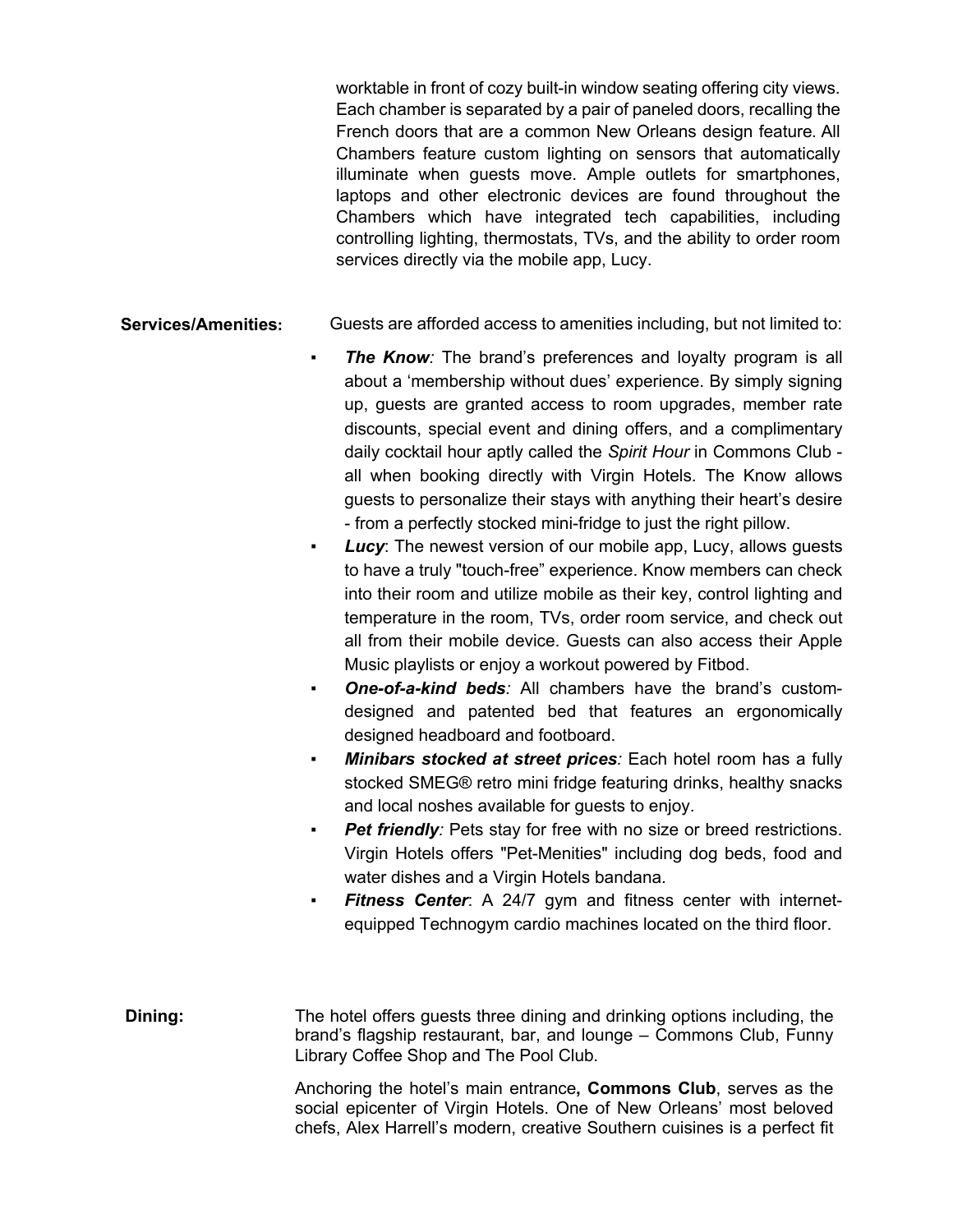for the property. Harrell oversees all culinary operations for the hotel's outlets. Akin to a modern social club, Commons Club is divided into three areas – *The Bar*, which is the beautifully designed heartbeat of the hotel offering carefully crafted cocktails; *The Kitchen*, an open style kitchen with an enclosed "porch" for relaxed dining; and *The Shag Room*, an intimate lounging space with a playful vibe. Specially curated entertainment and music programming enhance the mood creating a welcoming scene that travelers and locals can enjoy.

Located on the ground level, **Funny Library Coffee Shop** pours coffee by La Colombe and offers a selection of teas by J'enwey Tea Company and house-made pastries & sandwiches. The coffee shop is a communal workspace that houses an assortment of whimsical and funny books and games.

Set against a backdrop of scenic skyline views, **The Pool Club**, the 13<sup>th</sup> floor rooftop bar and pool area combines indoor and outdoor thoughtfully designed spaces ready for friends to lounge, play and splash. Locals and travelers can sip refreshing cocktails and enjoy a variety of shared dishes as local DJs keep the playground lively, spinning the latest tracks. The interior space, **Dreamboat** at The Pool Club is an indoor allseason hangout with an impressive operable façade that can instantly open to become an outdoor experience in beautiful weather. The indoor rooftop bar conveys a stylish tropical 70s feel with hanging plants and playful topiary throughout.

For the ultimate always-cool vibes with incredible city views, The Pool Club is a go-to spot to hang out and bask in the sun, watch the sunset and listen to chilled beats at night.

**Meeting/Event Space:** Virgin Hotels New Orleans has over 5,000 square feet of flexible meeting and event space, many offering sweeping views of the city. Most space is located on the hotel's second floor, unless otherwise noted.

#### **The Manor | 1,860 square feet/max occupancy 278**

The walls showcase arched colonnades with custom murals evoking a sense of place through regionally inspired scenes of the sultry landscape. The Manor has room division capabilities to create two smaller rooms perfect for meeting breakout sessions or more intimate celebrations.

#### **Founder's Room | 900 square feet/max occupancy 129**

Floor to ceiling windows directly overlook Baronne Street, drawing natural light into this more intimate space suited for smaller meetings, social gatherings, or breakouts.

#### **The Sandbox | 800 square feet/max occupancy 109**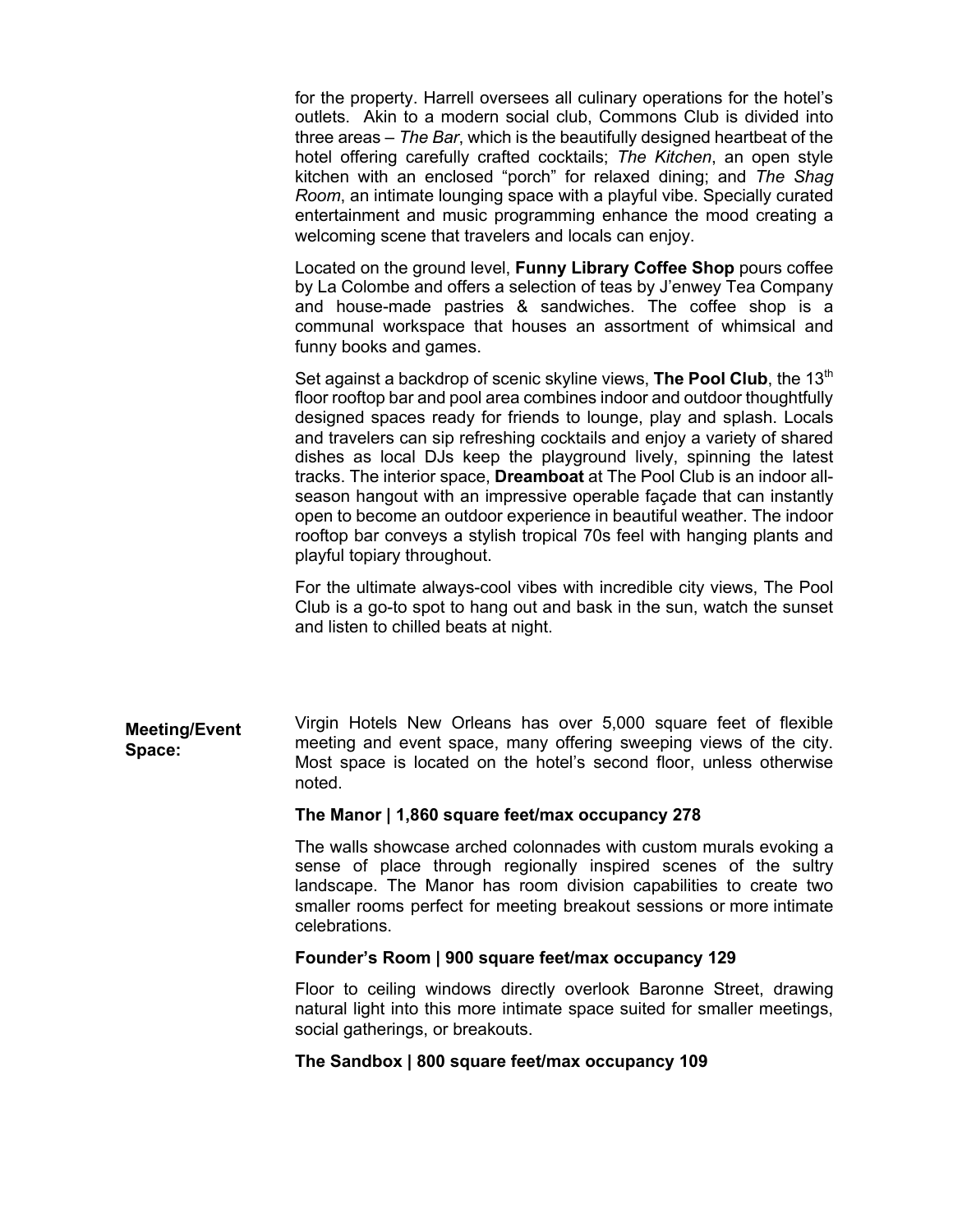A versatile space with operable glass partitions for optimal flexibility, the more intimate space. Feature's floor-to-ceiling windows with sweeping views of Baronne Street offers plenty of natural lighting

## **The Lounge Pre-function | 907 square feet/max occupancy 108**

Accessed via a sweeping art filled stair and situated at the corner of Baronne and Lafayette this second-floor lounge provides the perfect backdrop for a special event or as pre-function space to the adjacent Gathering Spaces. Furnished with an eclectic yet curated sensibility the overall lounge spaces are upbeat and playful yet versatile.

## **The Study | 553 square feet/max occupancy 82**

Charm and architectural details are abundant in The Study with large windows, maple woodwork, colorful drapery and plush carpets set a playful yet sophisticated tone.

## **Private Dining Room at Commons Club | 122 square feet**

A trellis clad private alcove evokes an intimate garden room and is ideal for groups of up to 8 for a celebratory culinary experience or a brunch bash with friends.

| Art:                 | Virgin Hotels New Orleans celebrates art and artisanship throughout the<br>hotel, honoring both the Virgin brand and the city of New Orleans. Local<br>influences are found throughout the property, integrated into, and<br>defining the design from New Orleans based residential designers<br>Logan Killen Interiors. Local influences are found throughout, with work<br>commissioned from local artists, including playful wall art in every |
|----------------------|---------------------------------------------------------------------------------------------------------------------------------------------------------------------------------------------------------------------------------------------------------------------------------------------------------------------------------------------------------------------------------------------------------------------------------------------------|
|                      | chamber from New Orleans artist Jen Talton; local art students in The<br>Shag Room, works from photographer Augusta Sagnelli and an abstract<br>painting from talented Ansley Givhan. Works like these and others help<br>create the "at home in New Orleans" feel that permeates the hotel.                                                                                                                                                      |
| <b>Social Media:</b> | $\Gamma$ goobooku https://www.fooobook.com/wirginhatolonala/                                                                                                                                                                                                                                                                                                                                                                                      |

Facebook: https://www.facebook.com/virginhotelsnola/ Instagram: @virginhotelsnola Twitter: @virginhotelnola YouTube: Virgin Hotels LinkedIn: Virgin Hotels

Commons Club Instagram: @commonsclubnola The Pool Club Instagram: @poolclubnola